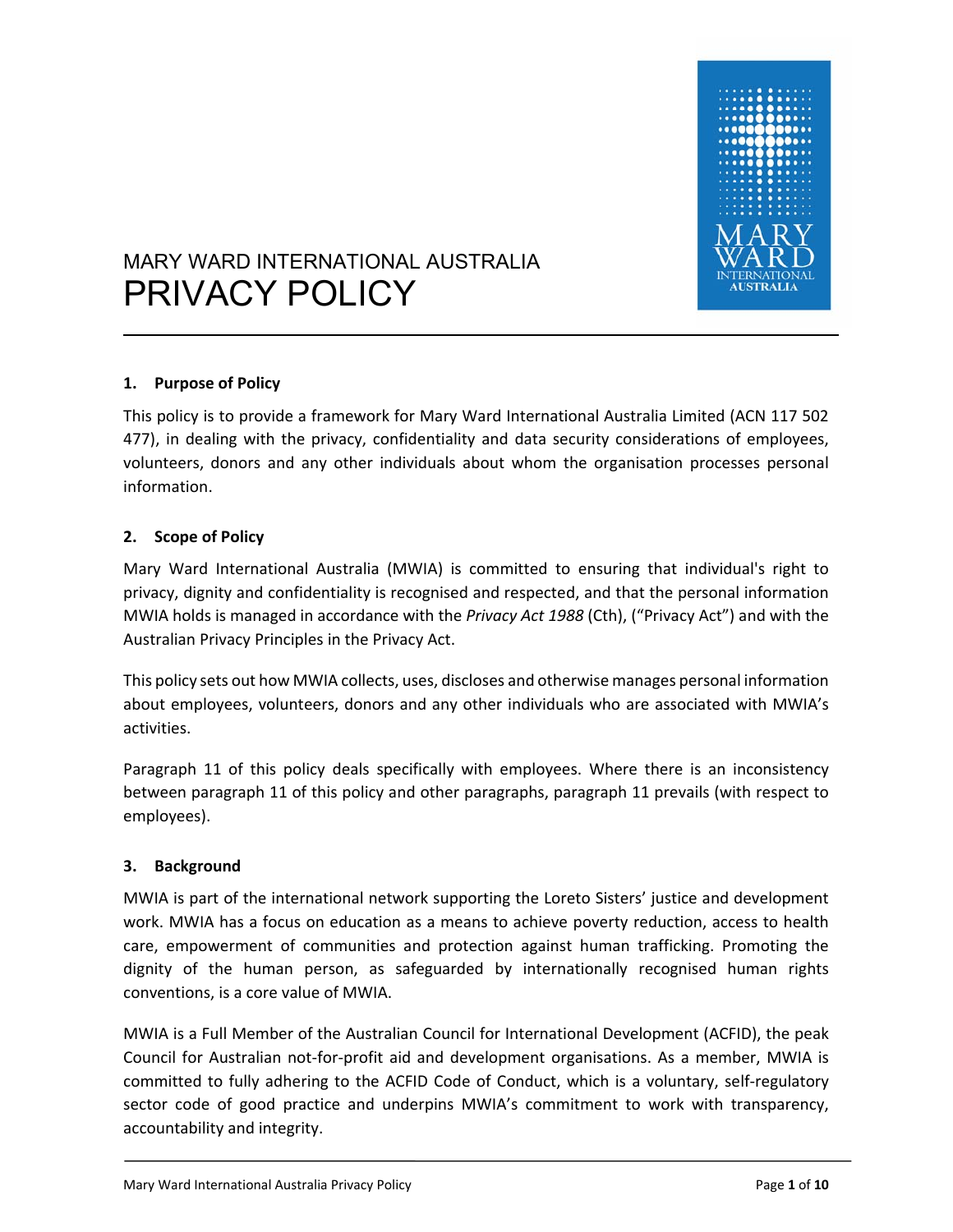## **4. Definitions**

**Personal information** - is information or an opinion that identifies or could reasonably identify an individual, such as a name, contact details and records of dealings with MWIA. Information or an opinion may be personal information regardless of whether it is true. Information or an opinion may or may not be recorded in a material form; so long as it satisfies the above definition it is personal information.

## *Health information* means:

- o personal information about an individual's physical, mental or psychological health (at any time)
- o personal information about an individual's disability (whether current, pre‐existing or future)
- o personal information about an individual's expressed wishes about the future provision of health services
- o personal information about a health service provided, or to be provided to the individual
- $\circ$  other personal information collected to provide, or in providing, a health service
- $\circ$  other personal information about an individual in relation to organ donation or donation of body parts or substances
- o other personal information that is genetic information about an individual in a form which is or could predict their health or the health of their descendants but does not include information that is exempt under legislation.

**Sensitive Information** - is a type of personal information which includes, amongst other things, details about racial or ethnic origin, religious beliefs, criminal history, or health and medical information.

*Australian Privacy Principles ‐* outlines how most Australian Government agencies, all private sector and not-for-profit organisations with an annual turnover of more than \$3 million, all private health service providers and some small businesses (collectively called 'APP entities') must handle, use and manage personal information.

*Employee record* in relation to an employee, means a record of personal information relating to the employment of the employee. Some examples of employee records are health information about the employee and personal information about:

- o the engagement, training, disciplining or resignation of the employee
- o the termination of the employment of the employee
- o the terms and conditions of employment of the employee
- o the employee's personal and emergency contact details
- o the employee's performance or conduct
- o the employee's hours of employment
- o the employee's salary or wages
- o the employee's membership of a professional or trade association
- o the employee's trade union membership
- o the employee's recreation, long service, sick, personal, maternity, paternity or other leave
- o the employee's taxation, banking or superannuation affairs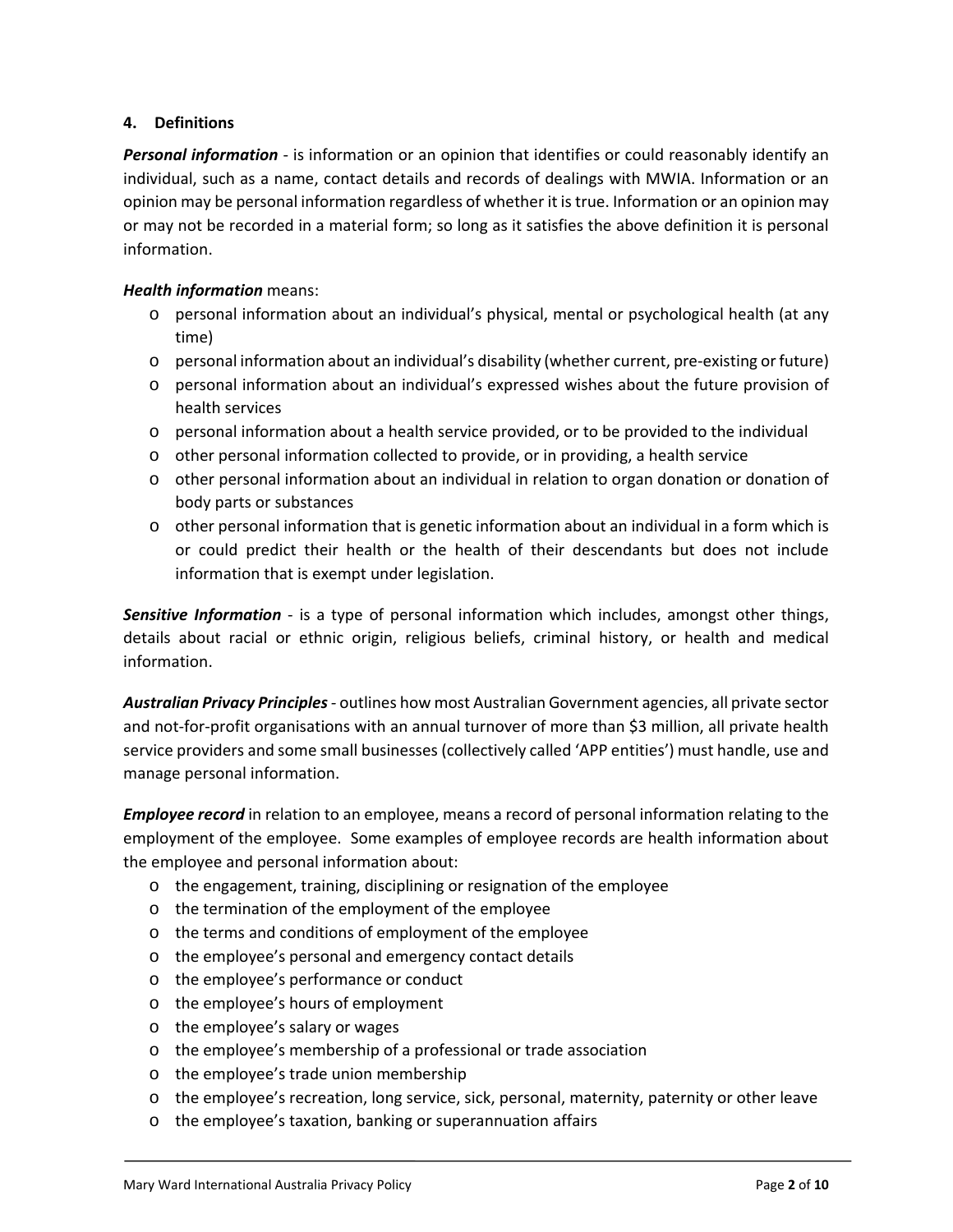#### **MWIA's COMMITMENT**

#### **5. Collection of information**

#### **5.1 Types of information collected**

MWIA may collect and hold personal information about individuals, that is, information that can identify individuals. The kinds of information MWIA typically collects includes name, address, contact details such as phone numbers, and email address as well as financial information (bank account or credit card details) when donations are made. When an individual applies for a job or volunteering opportunity at MWIA, MWIA may also collect employment and educational history, and related information which may include health information such as information about past or current injuries, illnesses or disabilities.

In most cases MWIA will collect personal information directly from an individual, unless it is unreasonable or impracticable to do so.

MWIA will generally only collect sensitive information about an individual if the individual consents to the collection of the information and the information is reasonably necessary for one or more of MWIA's functions or activities. However, MWIA may also collect sensitive information in some other limited circumstances including when authorised by law.

#### **5.2 Personal information**

MWIA handles the personal information of many individuals, including those:

- who assist MWIA in its provision of services, including potential employees, volunteers and contractors
- those who may provide support to MWIA
- donors

MWIA collects, holds, uses, discloses and otherwise handles personal information where it is reasonably necessary for the purposes of carrying out its business and operations as a charity. This includes:

- when an inquiry is made to MWIA to subscribe to an occasional publication
- maintaining accurate fundraising and donor records, including for the purposes of processing donations and issuing tax receipts
- when an individual provides MWIA with a resume or application for employment, or engagement or to volunteer with MWIA
- to process applications for employment and volunteer roles including considering an individual's capacity to fulfil the inherent requirements of the job for which they have applied
- to liaise with Project Partners to facilitate volunteer placements
- conduct, and seek support for, fundraising activities
- acknowledging support and providing information to educate and raise awareness of MWIA's activities and the projects and programs it supports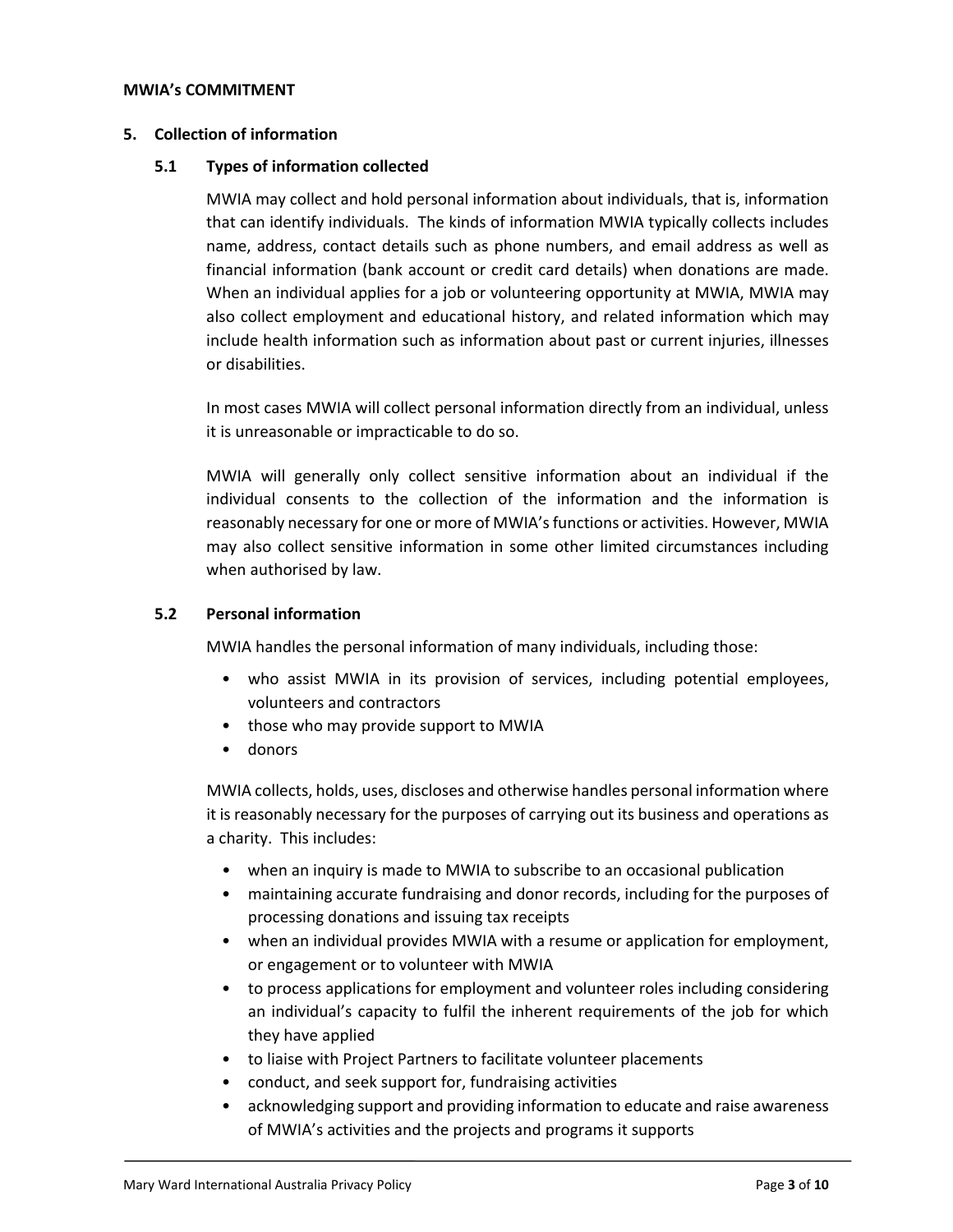- to respond to comments and suggestions
- to investigate a complaint
- identifying and informing interested individuals of resources, services and/or issues that may be of interest or relevance
- maintaining business records for accounting, billing and other internal administrative purposes
- as disclosed to and to which consent has been provided by an individual
- as would otherwise reasonably be expected
- as required or permitted by law

Where personal information is used and disclosed, MWIA first takes steps reasonable in the circumstances to ensure the personal information is relevant to the purposes for which it is to be used or disclosed.

## **5.3 Method of collection**

- 5.3.1 MWIA collects personal information about individuals it deals with by lawful and fair means and will only do so to the extent necessary for the organisation to carry out its associated functions and activities. MWIA only collects personal information for the purposes set out in this Privacy Policy, unless notified at the time of collection.
- 5.3.2 Personal information will generally be collected directly from individuals using any of MWIA's standard forms, over the internet, via email, or through a telephone conversation. MWIA may collect personal information about individuals from application forms, registration forms and from third parties who assist the organisation with carrying out its functions and activities.

There may, however, be some instances where personal information about individuals will be collected indirectly because it is unreasonable or impracticable to collect it directly. MWIA also collects personal information from other sources such as an information services provider or a publicly maintained record. Generally, MWIA will only collect personal information from sources other than from individuals directly if it is unreasonable or impracticable to collect the personal information from individuals.

MWIA also uses data collection devices such as "cookies" to monitor usage of its online resources. Cookies are small files placed on an individual's computer hard drive when they access MWIA's online resources. Cookies provide MWIA with information about an individual's computer IP address, the date and time of visits and the resources or information accessed. As with any information MWIA collects about individuals, any personal information obtained using cookies will only be used for the purposes set out in this policy.

MWIA often uses social media platforms and other interactive online forums through which to communicate and provide its services. Information disclosed to MWIA through such forums may be read, collected and used by MWIA.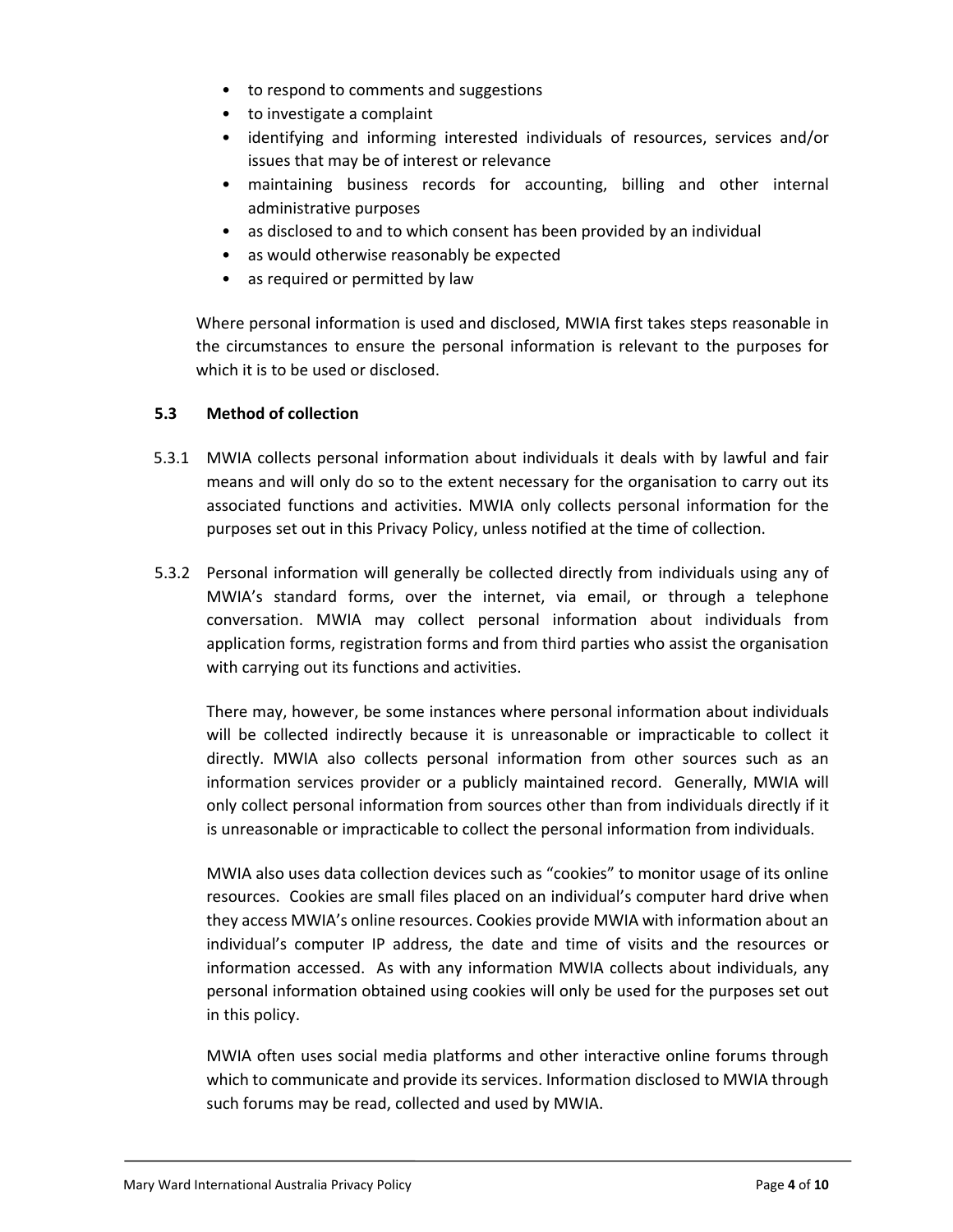## **6. Using and disclosing personal information**

Information MWIA has collected about individuals will not be traded, sold or rented to other organisations for marketing or solicitation purposes. In most cases, MWIA will disclose and use an individual's personal information for the primary purpose for which it is collected. That is, generally MWIA will only disclose personal information for a purpose set out in paragraph 5.2. This may include disclosing personal information to third parties engaged to perform administrative, promotional, research, information technology or other services if this was the primary purpose of collecting the personal information.

However, there may be times where MWIA might use or disclose the personal information for a secondary purpose, where it is lawful to do so. For example, where:

- the individual gives consent for MWIA to do so
- the secondary purpose is related to the primary purpose of collection and the individual would reasonably expect MWIA to use or disclose the personal information for the secondary purpose
- MWIA needs to take action in relation to suspected unlawful activity or serious misconduct
- the use is required or authorised by law

MWIA may also disclose personal information to the organisation's affiliates the Institute of the Blessed Virgin Mary (Loreto Sisters) and Loreto Ministries Limited (LML) for the purposes set out in this policy. These disclosures are on a confidential basis and subject to agreements prohibiting misuse of the personal information in line with the protections set out in this policy.

MWIA may disclose personal information to overseas recipients for administrative or other business management purposes. Before disclosing any personal information to an overseas recipient, MWIA takes steps reasonable in the circumstances to ensure the overseas recipient complies with the Australian Privacy Principles or is bound by a substantially similar privacy scheme.

Where an overseas recipient does not comply with the Australian Privacy Principles and is not bound by a substantially similar privacy scheme, MWIA will not disclose personal information to the overseas recipient unless the individual consents to the overseas disclosure, or it is otherwise required or permitted by law. Overseas recipients are likely to be located in the following countries: Vietnam, Timor Leste and the Philippines, India, Kenya, Peru, South Sudan and Zambia.

## **7. Direct Marketing**

In some instances, MWIA may use and disclose an individual's personal information to provide them with information and updates about the organisation's services, including via email, SMS, post, or by telephone. In most cases this will only occur where the personal information has been collected from the individual. If an individual no longer wishes to receive these types of communications from MWIA, they should contact MWIA's Privacy Officer on the details provided below or through any opt out mechanism contained in a communication.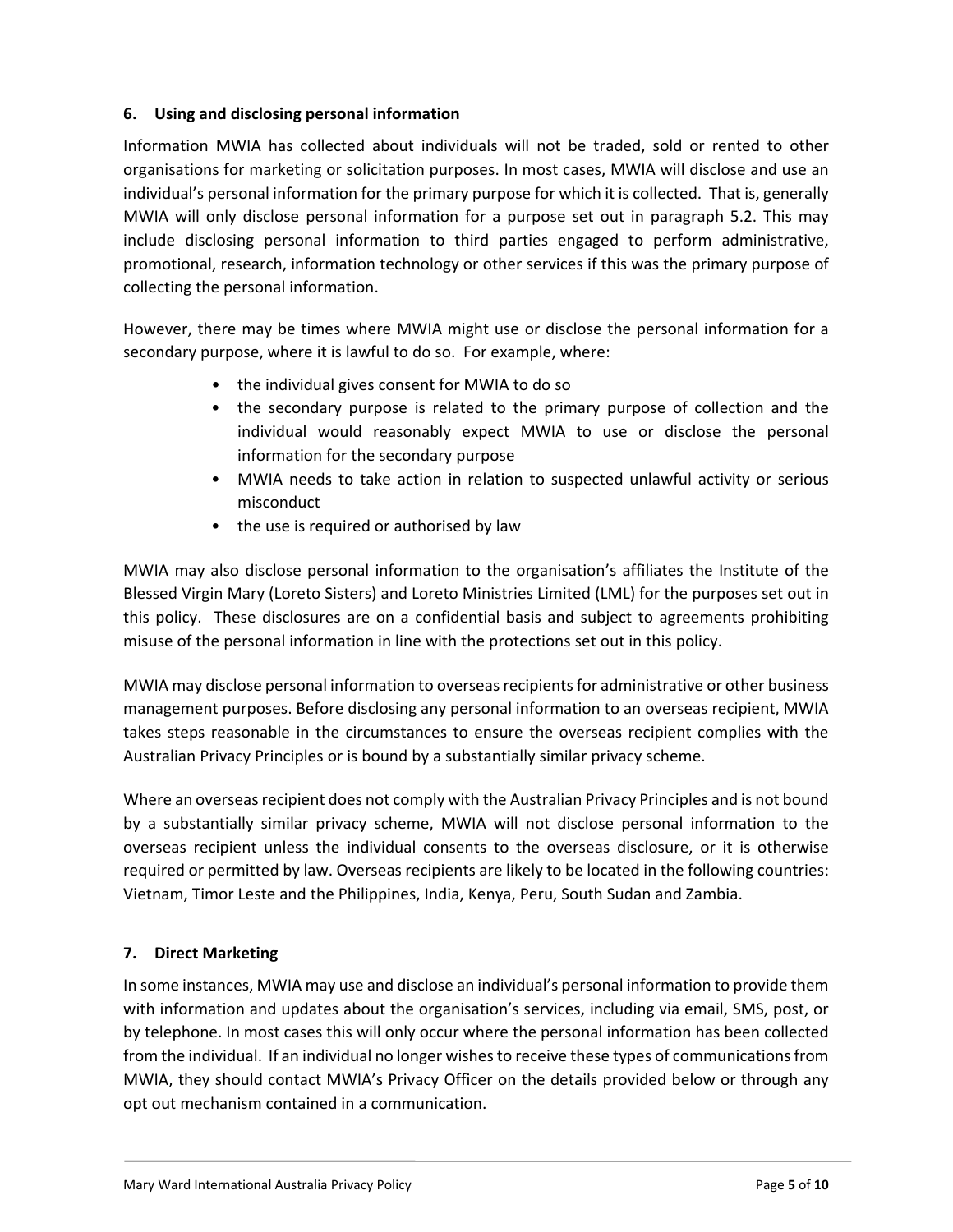## **8. Security**

- 8.1 MWIA holds personal information in both paper-based and electronic files. Electronic information is stored on secure servers that are located on MWIA's premises. MWIA takes all steps as are reasonable in the circumstances to ensure all personal information it holds is protected from misuse, interference, loss, unauthorised access, modification or disclosure. MWIA's employees, volunteers and contractors who have access to MWIA's records are obliged to treat all personal information confidentially.
- 8.2 No personal data transmission over the internet can be guaranteed to be 100% secure. Whilst MWIA strives to protect an individual's personal information from misuse, loss or unauthorised access, the organisation cannot guarantee the security of any information an individual transmits or receives from MWIA's online services. These activities are conducted at an individual's own risk. As soon as MWIA receives a transmission, the organisation makes its best efforts to ensure its security.
- 8.3 MWIA will destroy or de-identify personal information in circumstances where it is no longer required for the purposes for which it was collected or for any secondary purpose permitted under the Australian Privacy Principles and the Privacy Act, unless MWIA is otherwise required or authorised by law to retain the information.

## **9. Accessing and correcting personal or health information**

9.1 MWIA endeavors to ensure the personal information collected, held, used and disclosed is accurate, complete, relevant, current and not misleading. If an individual believes the personal information MWIA holds on them requires correction they can contact MWIA on the details provided below. An individual may also request access to their personal information for any other reason.

MWIA aims to respond to requests for access within 30 days.

There are instances where MWIA will not provide an individual with access to their personal information. Examples of when MWIA may refuse an individual's request for access include:

- the personal information is part of an employee record (see paragraph 11)
- the personal information relates to legal proceedings and the requested information would not be discoverable
- providing access would reveal the intentions of MWIA in relation to negotiations with the individual, and would prejudice those negotiations
- giving access would unreasonably impact on the privacy of others
- the request is frivolous or vexatious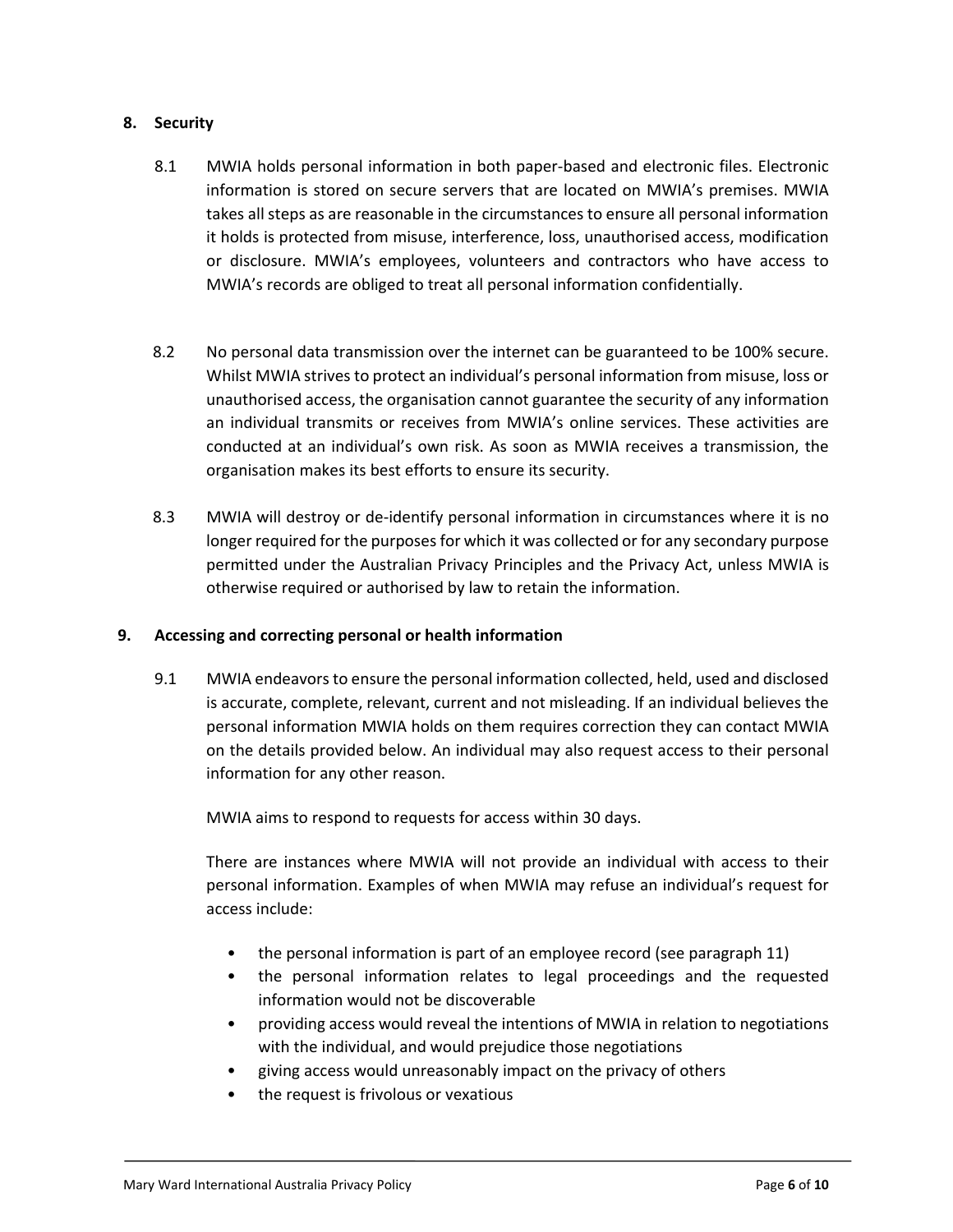MWIA is not obliged to correct personal information if it does not agree that it requires correction and may refuse to do so.

If an access or correction request is refused, a written notice stating the reasons for refusal and complaint mechanisms available will be provided.

MWIA may seek to recover reasonable costs incurred for providing access to personal information.

- 9.2. If an individual requests access to their health information, this request must be in writing, dated and contain the following:
	- the individual's name and address
	- details of the specific health information that the individual wishes to access
	- information about the way in which the individual wishes to have access (for example inspection or receipt of a copy)

If an individual makes a verbal request for access, MWIA will ask the individual to make the request in writing. Before providing access to health information, MWIA may require evidence of an individual's identity or authority.

When an individual requests a correction to health information held by MWIA, and MWIA is satisfied that health information is inaccurate, out of date, incomplete or misleading, then MWIA will take steps to correct it. MWIA will deal with any requests for correction to health information within 30 days.

If an access or correction request is refused, a written notice stating the reasons for refusal will be provided.

## **10. Children**

10.1. The safety of children is very important to MWIA. MWIA asks that children under the age of 18 have a parent or guardian verify their contact with the organisation. Whilst MWIA will make every reasonable effort to ensure that children's privacy and other rights are not compromised, it is ultimately the responsibility of parents to monitor their children's internet usage.

## **11. Employees**

- 11.1. This paragraph only relates to employees of MWIA or employees of Loreto Sisters or LML. This paragraph explains how MWIA deals with employee records of current and former employees.
- 11.2. Upon commencement of an individual's employment at MWIA, MWIA will collect certain personal information from the individual which will form part of their employee records. MWIA will usually request that this information is provided in writing.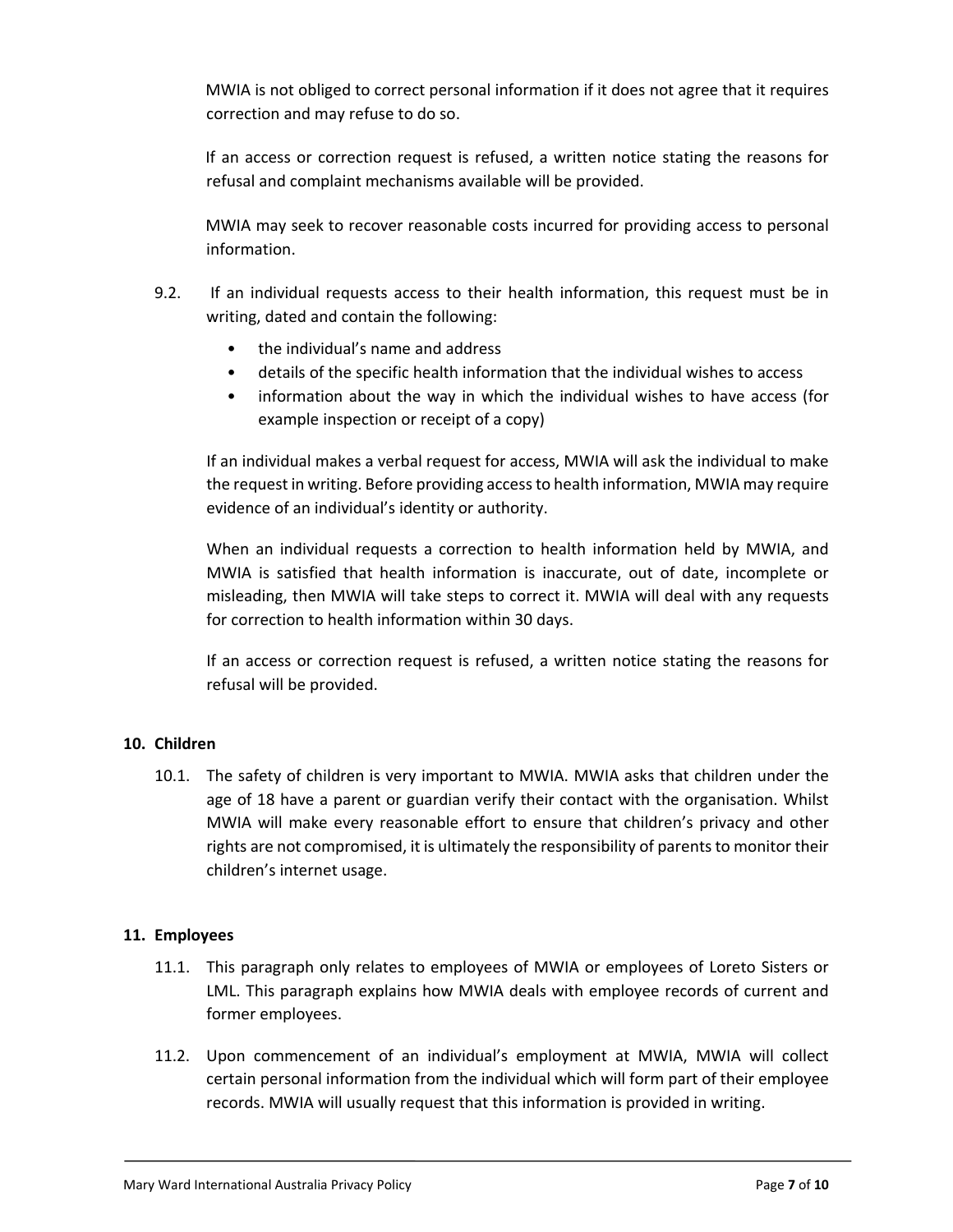- 11.3. While employee records are exempt from the Privacy Act 1988 (Cth), MWIA will nevertheless, where appropriate, deal with an employee record in a manner that is respectful, that is consistent with its employer obligations and that protects the security of personal information. MWIA will take reasonable steps to protect employee records from loss, unauthorised access or other forms of misuse. This includes storing employee records in secure filing cabinets in restricted access areas, and on computer systems that are password protected.
- 11.4. MWIA will generally not provide an individual or any other person with access to the individual's employee records simply on request. MWIA will only provide access if required to do so by law, for example under a subpoena, in compliance with a notice by a law enforcement agency or as required by legislation or court order. However, if an employee or former employee requests health information held by MWIA, this will be dealt with in accordance with paragraph 9.2.
- 11.5. It is important that employee records are current and accurate. If an individual's personal information becomes outdated or requires correcting, they should contact the MWIA and provide it with the correct information.

## **MWIA's EVALUATION AND IMPROVEMENT**

## **12. Policy Implementation and Review**

#### **Procedures:**

- 1. MWIA will review this policy on a regular basis at least every three years
- 2. Confirmation of internal compliance with this policy will be undertaken at least once annually
- 3. Introduction of the policy is included in the induction process and read by all new staff, volunteers and contractors
- 4. A workshop is regularly organised to present the policy to staff and volunteers to keep them updated on any changes
- 5. Any issues that may arise in relation to this Policy shall initially be discussed by the Executive Officer in consultation with the Chief Executive Officer and Audit and Risk Committee

## **13. Updates to this Privacy Policy**

MWIA may change this Privacy Policy to ensure compliance with the Privacy Act. When changes are made, the updated Privacy Policy will be posted on MWIA's website at http://www.mwia.org.au/privacy‐policy/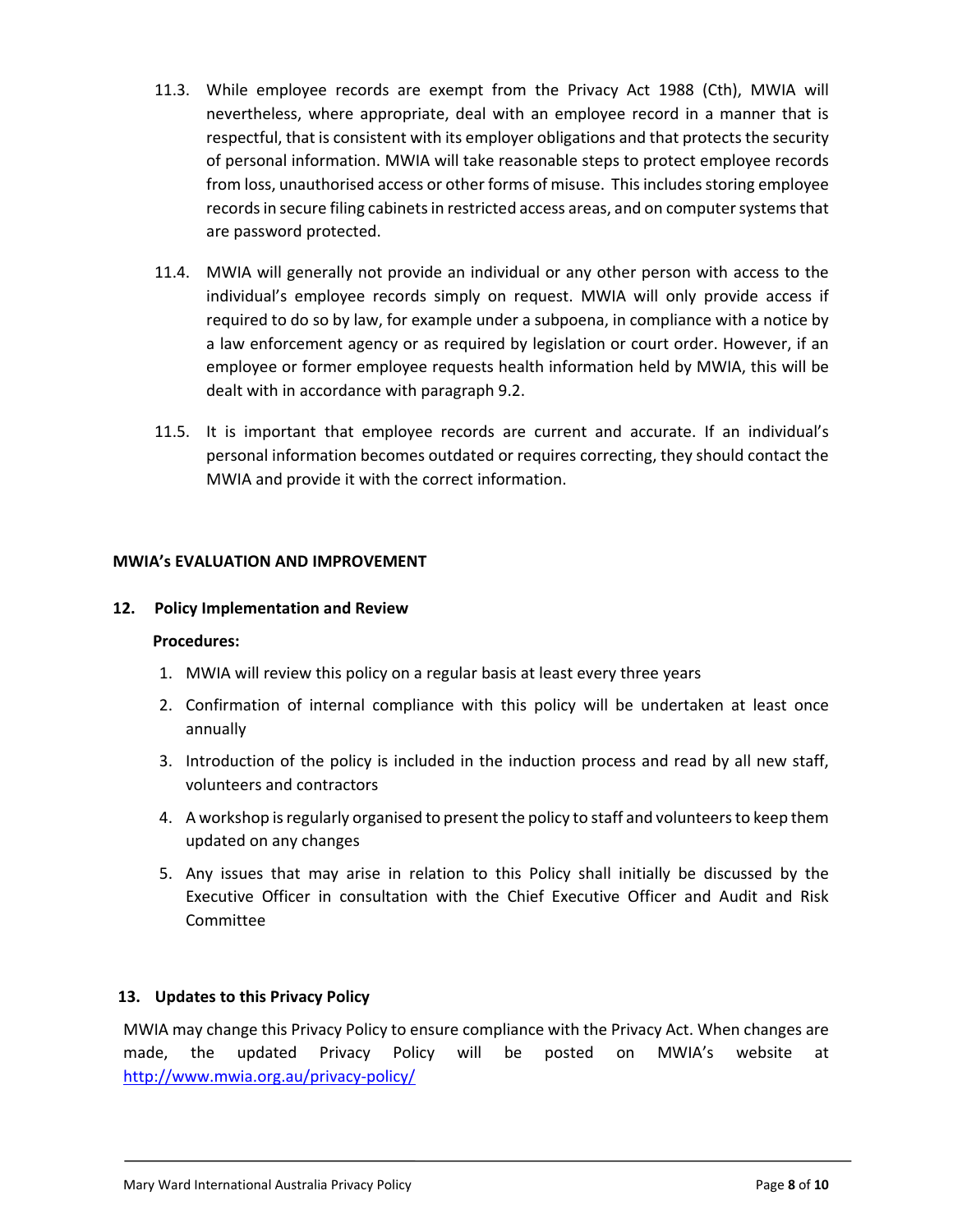## **14. Questions and Complaints**

If an individual has a question in relation to this Privacy Policy, a complaint about the way in which MWIA has handled their personal information, or wishes to make a request for access to, or correction of, their personal information please contact: MWIA's Privacy Officer on (03) 9813 4023 or email mwiaustralia@loreto.org.au

At all times, privacy complaints will be treated seriously, dealt with promptly and dealt with in a confidential manner. MWIA's Privacy Officer will inform individuals of the outcome of their complaint.

If an individual is dissatisfied with the outcome of their complaint, they may refer the complaint to the Office of the Australian Information Commissioner (www.oaic.gov.au).

## **MWIA INTERNAL REFERENCES**

#### **15. Related Policies and Procedures**

The following internal documents relate to this policy:

- Child Protection Policy
- Conflict of Interest Policy
- Code of Conduct
- External Complaints Policy
- Record Management Policy
- Risk Management Policy
- Website and Social Media Platforms

## **Legislation and Standards**

MWIA's management of privacy will comply with the following:

- Privacy Act 1988
- Do Not Call Register Act 2006
- Spam Act 2003
- Service level accreditation standards and non‐accreditation standards